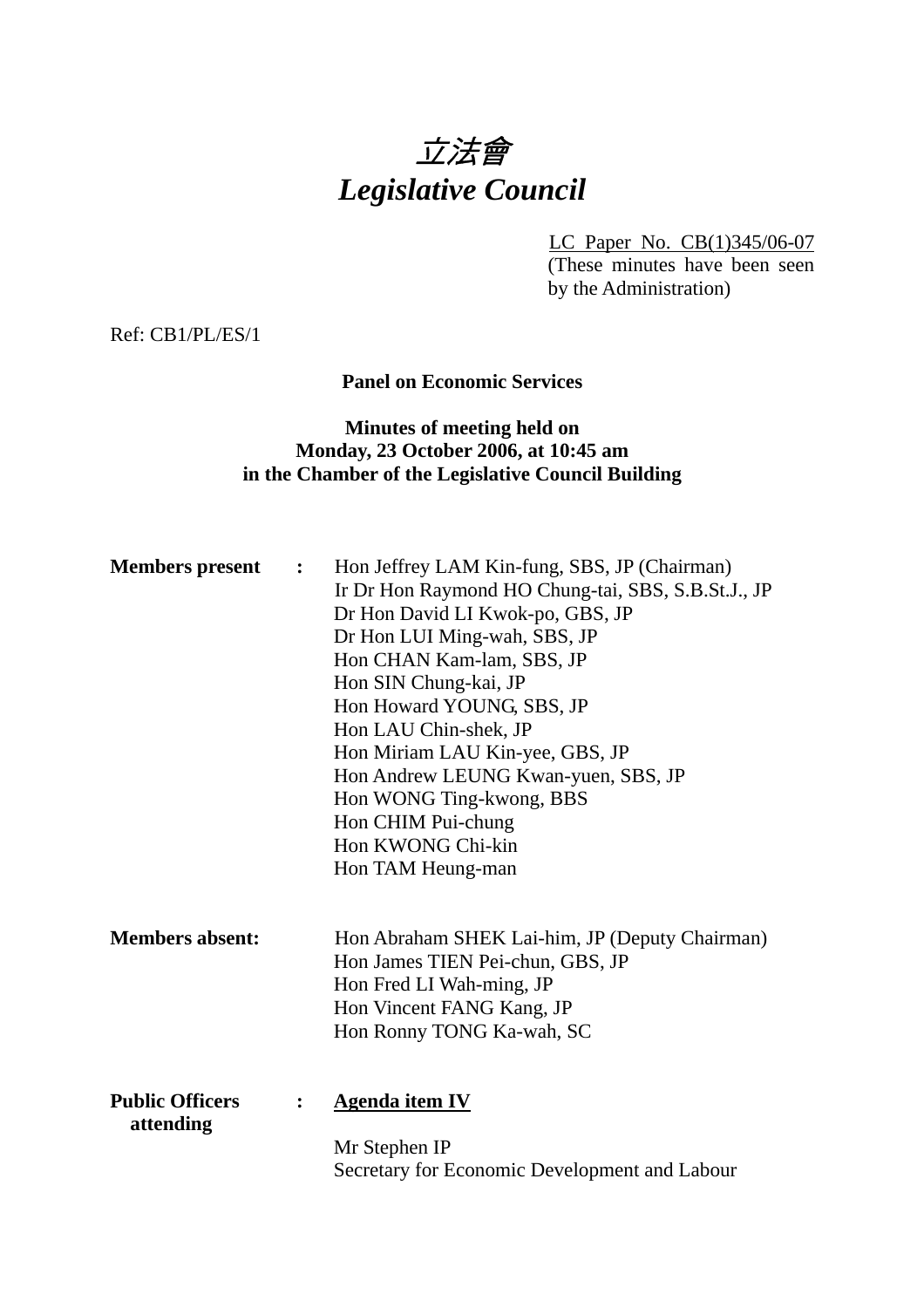Ms Eva CHENG Permanent Secretary for Economic Development and Labour (Economic Development)

Miss AU King-chi Commissioner for Tourism

Mr Michael WONG Deputy Secretary for Economic Development and Labour (Economic Development) 1

Mr Howard LEE Deputy Secretary for Economic Development and Labour (Economic Development) 2

Miss Janice TSE Deputy Secretary for Economic Development and Labour (Economic Development) 3

#### **Agenda item V**

Ms Eva CHENG Permanent Secretary for Economic Development and Labour (Economic Development)

Miss AU King-chi Commissioner for Tourism

Mr Roger LAI Director of Electrical & Mechanical Services

Mr Andrew YAN Senior Electrical & Mechanical Engineer (General Legislation)(1) Electrical & Mechanical Services Department

Mr CHOY Kin-kuen Assistant Director (New Buildings)(2)

Mass Transit Railway Corporation Ltd

Ms Jeny YEUNG General Manager – Marketing and Station Business

Ms Stella KWAN Senior Business Manager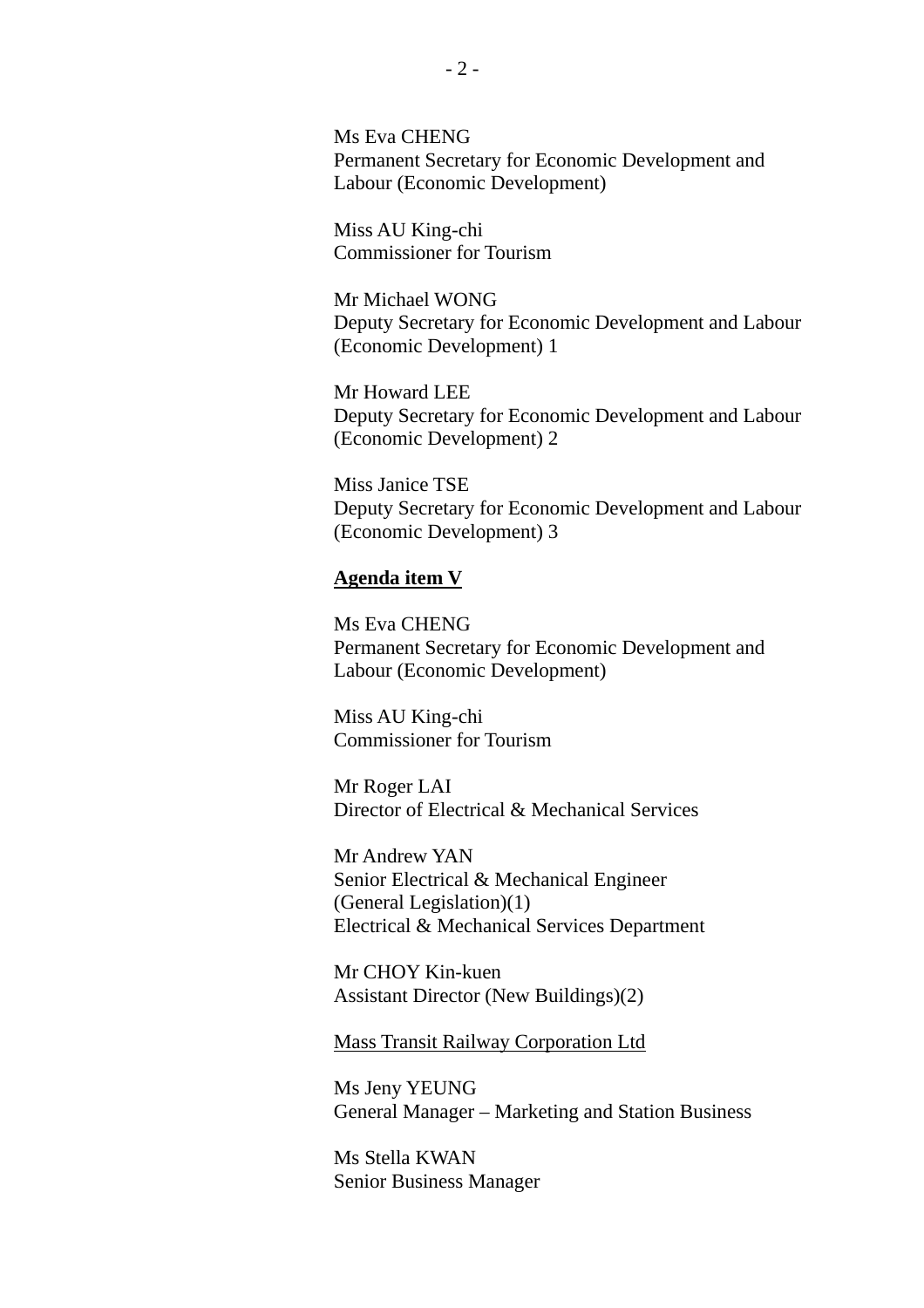|                             | Ms Maggie SO<br>External Affairs & Government Relations Manager                   |
|-----------------------------|-----------------------------------------------------------------------------------|
|                             | Mr Rod HOCKIN<br>Project Manager-<br>West Island Line/Lantau Airport Railway      |
|                             | <b>Skyrail-ITM (Hong Kong) Ltd</b>                                                |
|                             | Mr Ken CHAPMAN<br>Chairman                                                        |
|                             | Mr David LOADER<br><b>Executive General Manager</b><br><b>Cableway Operations</b> |
| <b>Clerk in attendance:</b> | Ms Connie SZETO<br>Chief Council Secretary (1)6                                   |
| <b>Staff in attendance</b>  | : Ms Debbie YAU<br>Senior Council Secretary (1)1                                  |
|                             | Mr Justin TAM<br>Council Secretary (1)3                                           |
|                             | Ms Michelle NIEN<br>Legislative Assistant (1)9                                    |

#### Action

# **I Confirmation of minutes and matters arising**

| (LC Paper No. CB(1)103/06-07 | - Minutes of meeting held on |  |  |
|------------------------------|------------------------------|--|--|
|                              | 12 October 2006)             |  |  |

The minutes of the meeting held on 12 October 2006 were confirmed.

## **II Information papers issued since last meeting**

 $(LC$  Paper No.  $CB(1)$ 2297/05-06 $(01)$  - Tables and graphs showing the import and retail prices of major oil products from September 2004 to August 2006 furnished by the Census and Statistics Department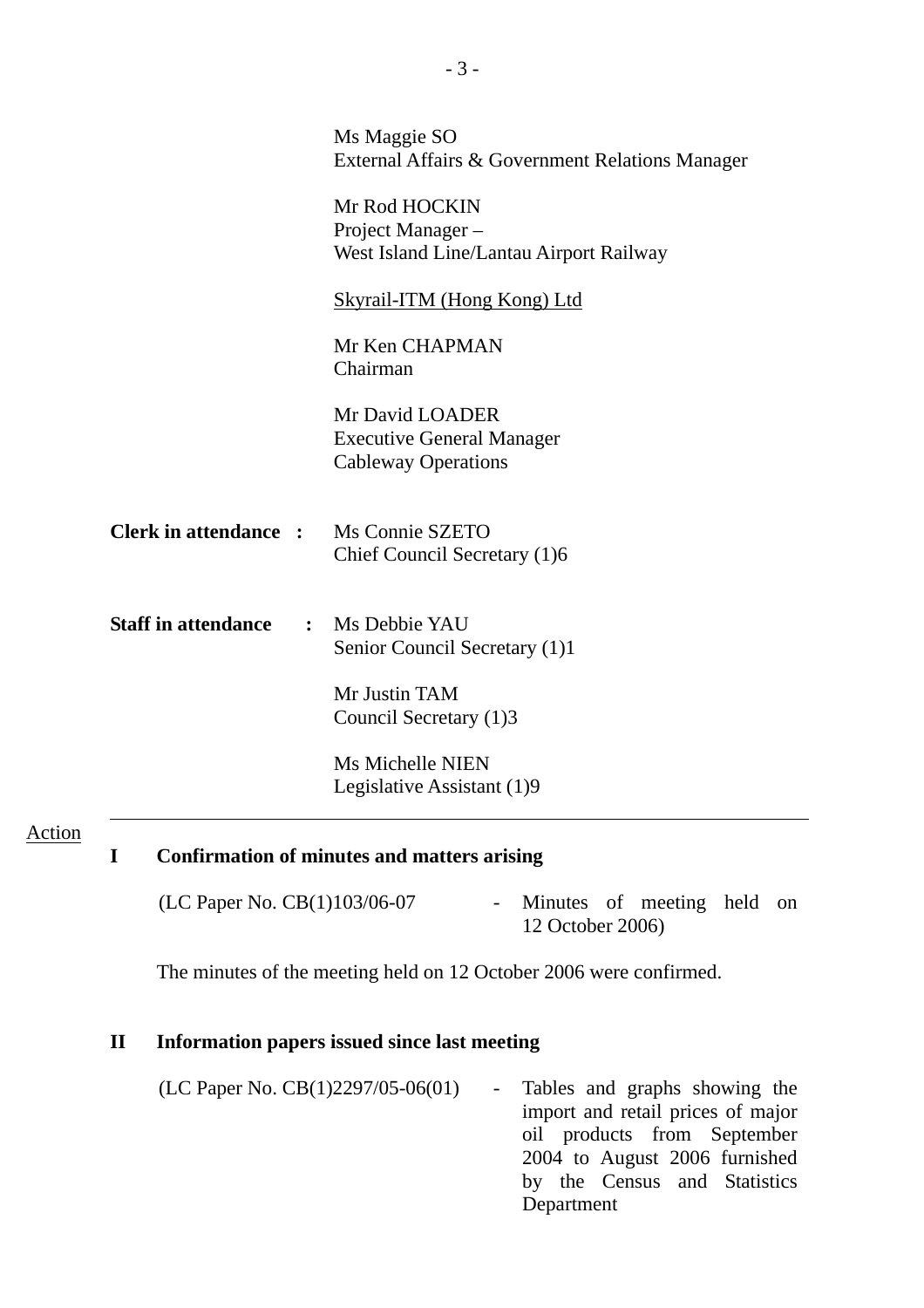| LC Paper No. $CB(1)2161/05-06(01)$ |  | - Tables and graphs showing the         |
|------------------------------------|--|-----------------------------------------|
|                                    |  | import and retail prices of major       |
|                                    |  | oil products from August 2004 to        |
|                                    |  | July 2006 furnished by the              |
|                                    |  | <b>Census and Statistics Department</b> |
| LC Paper No. CB(1)2082/05-06(01)   |  | - Tables and graphs showing the         |
|                                    |  | import and retail prices of major       |
|                                    |  | oil products from July 2004 to          |
|                                    |  | June 2006 furnished by the              |
|                                    |  |                                         |

Census and Statistics

Department)

2. Members noted the above information papers issued since the regular meeting held on 19 July 2006.

#### **III Items for discussion at the next meeting scheduled for 27 November 2006**

| (LC Paper No. $CB(1)121/06-07(01)$ ) |            | - List of outstanding items for |  |
|--------------------------------------|------------|---------------------------------|--|
|                                      | discussion |                                 |  |
| LC Paper No. $CB(1)121/06-07(02)$    |            | - List of follow-up actions)    |  |

3. Members agreed to discuss the following items at the next meeting scheduled for 27 November 2006, at 10:45 am:

- (a) Regulation of travel agents and tourist guides; and
- (b) A tourism item.

Members noted that the Panel had agreed at the meeting on 12 October 2006 to discuss item (a) while item (b) was proposed for discussion by the Administration.

(*Post-meeting note:* The Administration has subsequently advised that item (a) be re-titled as (a) "Tackling market malpractices associated with zero-fare tours from the Mainland", and that it will brief members on the development of new cruise terminal facilities in Hong Kong under item (b).)

4. On the subject of future development of the electricity market in Hong Kong, the Chairman advised that members agreed at the meeting held on 12 October 2006 to seek the Administration's advice on its readiness to report to the Panel on the progress of discussion with the two power companies on the post-2008 bilateral agreements. The Administration had advised that given that negotiation with the power companies was underway, it would not be appropriate to make public the details as this would undermine the negotiating position of the Government. Nonetheless, the Panel would discuss the annual tariff reviews with the Administration and the two power companies at the Panel meeting in December 2006.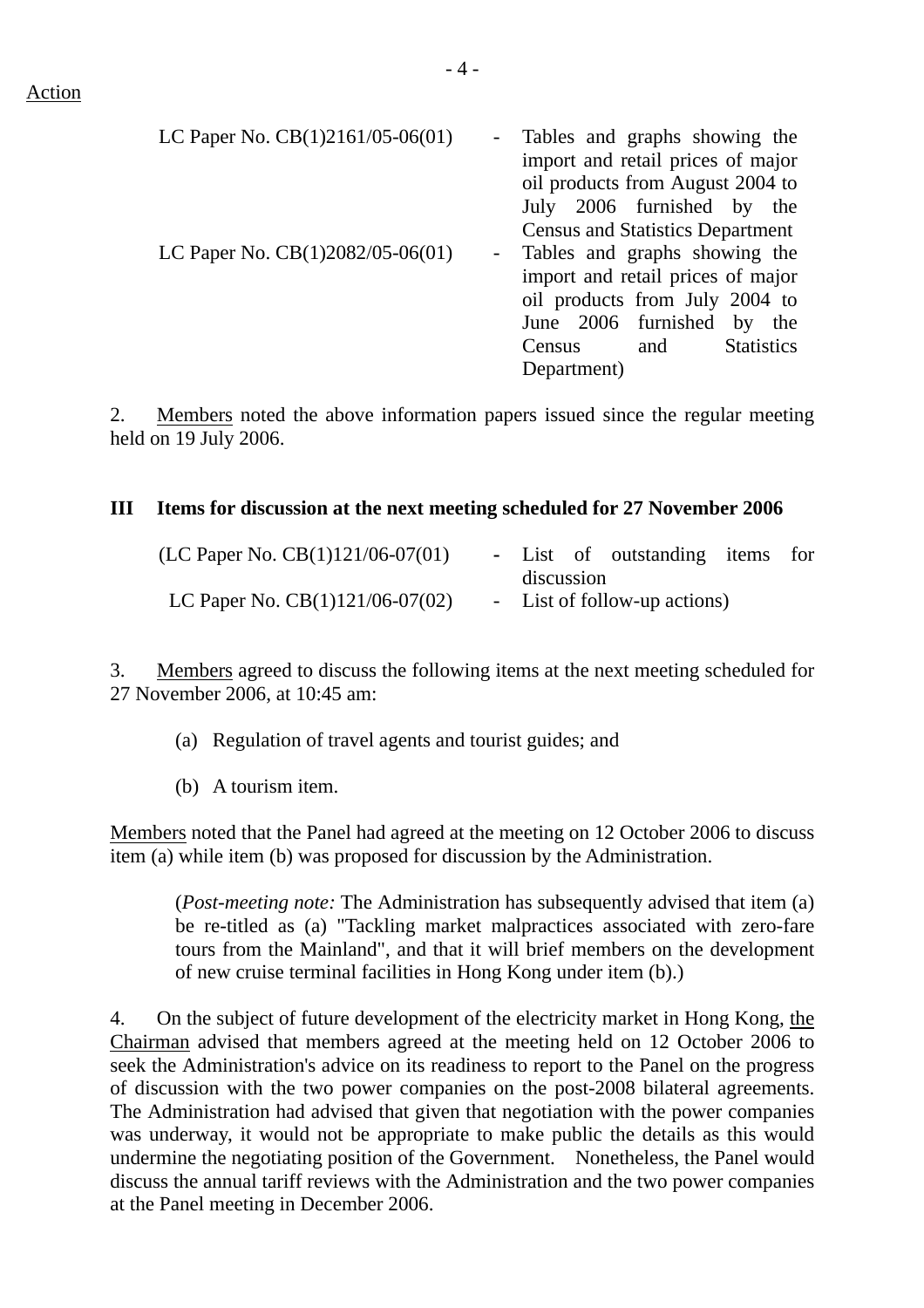### Action

# **IV Briefing by the Secretary for Economic Development and Labour on relevant policy initiatives in the Chief Executive's Policy Address 2006/2007**

(LC Paper No. CB(1)35/06-07(01) **-** Information paper provided by the Administration

# *Other relevant documents*

- Address by the Chief Executive at the Legislative Council meeting on 11 October 2006 - "Proactive Pragmatic Always People First"; and
- The 2006/2007 Policy Address "Policy Agenda")

# Briefing by the Administration

5. At the invitation of the Chairman, the Secretary for Economic Development and Labour (SEDL) briefed members on the new initiatives under the 2006-2007 Policy Agenda and the on-going initiatives under the policy area of economic development, as set out in the Administration's information paper (LC Paper No. CB(1)35/06-07(01)). In particular, SEDL highlighted the work under five major areas, namely, competition policy, tourism, aviation services, port development and logistics, and development in the electricity market.

## Discussion

# *Tourism*

6. Noting that the number of Mainland visitors had declined in the recent "October Golden Week", Miss TAM Heung-man considered that there was a need to explore the potentials of other markets and enquired about plans of the Administration and the Hong Kong Tourism Board (HKTB) in this area.

7. SEDL highlighted the steady growth of Mainland visitors in recent years. For instance, the number of Mainland visitors in the first eight months of 2006 had reached 9.27 million, representing a surge of 12.3% over the same period in 2005. The Individual Visit Scheme (IVS) had become increasingly popular and IVS visitors had accounted for half of the total Mainland arrivals. SEDL further remarked that HKTB had put in place marketing strategies targeting at different markets and high potential visitors to maintain a balanced portfolio of visitors. While visitor arrivals from Europe, Australia, New Zealand and the United States had achieved a double-digit growth in the first nine months of 2006, the promotional efforts of HKTB targeting high potential business and family visitors had been resulting in encouraging growth in the number of such visitors (9.9% and 24.3% respectively) in the first half of 2006 over the same period in 2005.

8. Mr CHAN Kam-lam expressed concern about high hotel rates in Hong Kong which might have discouraged visitors to come to Hong Kong. Noting the present shortage in hotel accommodation, Mr CHAN enquired about the estimated new supply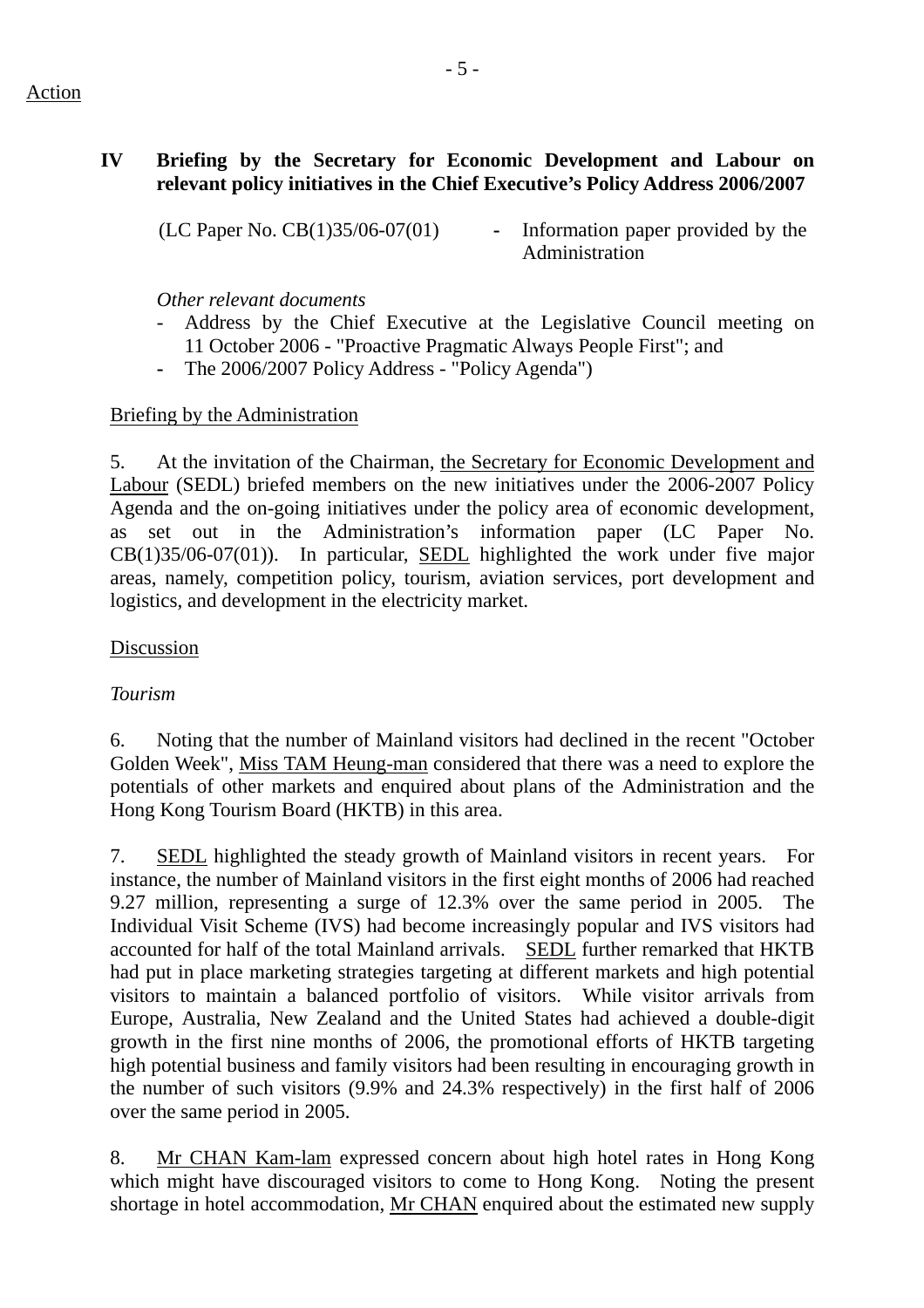in the coming five years and whether the Government would consider introducing measures to encourage hotel development.

9. SEDL advised that the hotel occupancy rate for the past year had reached an average of 86%, indicating adequate supply of hotel accommodation. He remarked that hotel development was market driven and developers would have their own considerations in making decisions on development projects. For instance, developers of hotel projects in Wong Chuk Hang might plan to tie in their projects with the redevelopment of the Ocean Park and the Government's decision on the construction of the Mass Transit Railway South Island Line. SEDL added that some hotel operators had submitted applications recently to increase rooms in existing hotel accommodation. The Commissioner for Tourism (C for Tourism) supplemented that the Tourism Commission (TC) had been maintaining liaison with the hotel industry to keep in view the supply of hotel accommodation. While about 44 000 hotel rooms were available in Hong Kong by end of 2005, according to latest projections, an addition of 10 000 hotel rooms would be supplied to the market in the next two years. Regular meetings were held with hotel operators, HKTB and the Travel Industry Council of Hong Kong (TIC) to discuss related issues including availability of hotel rooms and transparency of room supply and pricing with a view to providing the travel trade with updated information. C for Tourism assured members that TC would monitor the situation in hotel accommodation to promote market transparency, in particular upon further extension of the IVS to cover more Mainland cities.

10. Miss TAM Heung-man referred to media reports about malpractices of some travel agents and tourist guides forcing Mainland visitors to shop during arranged shopping activities, and leaving visitors unattended or refusing to arrange accommodation for visitors if they had not purchased goods of enough amount; and expressed concern that such incidents had seriously damaged the reputation of Hong Kong as a premier tourism destination and "Shopping Paradise". She enquired about follow-up actions taken or to be taken by the Administration and the travel industry, including imposing sanctions on parties concerned which had breached relevant regulations or codes. Sharing the view, Mr CHAN Kam-lam opined that the above incidents might be the result of "zero-fare" tours and called on the Administration and TIC to strengthen supervision of the travel agents and tourist guides to tackle associated problems. He also sought information on measures to be taken to restore visitors' confidence in traveling in Hong Kong.

11. SEDL said that the Administration was very concerned about the problems associated with "zero-fare" tours and the possible negative impact on the tourism sector. He stressed the need for relevant parties, including TIC, HKTB, Consumer Council, travel agents and tourist guides associations to take concerted efforts in tackling the problems, to improve the service quality of the tourism industry, and to enhance protection for visitors. In this regard, the Administration would strengthen its collaboration with the China National Tourism Administration (CNTA) in promoting consumer protection measures in the Mainland as well as in Hong Kong. To enhance cooperation between both sides, the Administration would strengthen the notification system, for example, providing the names of the Mainland travel agents in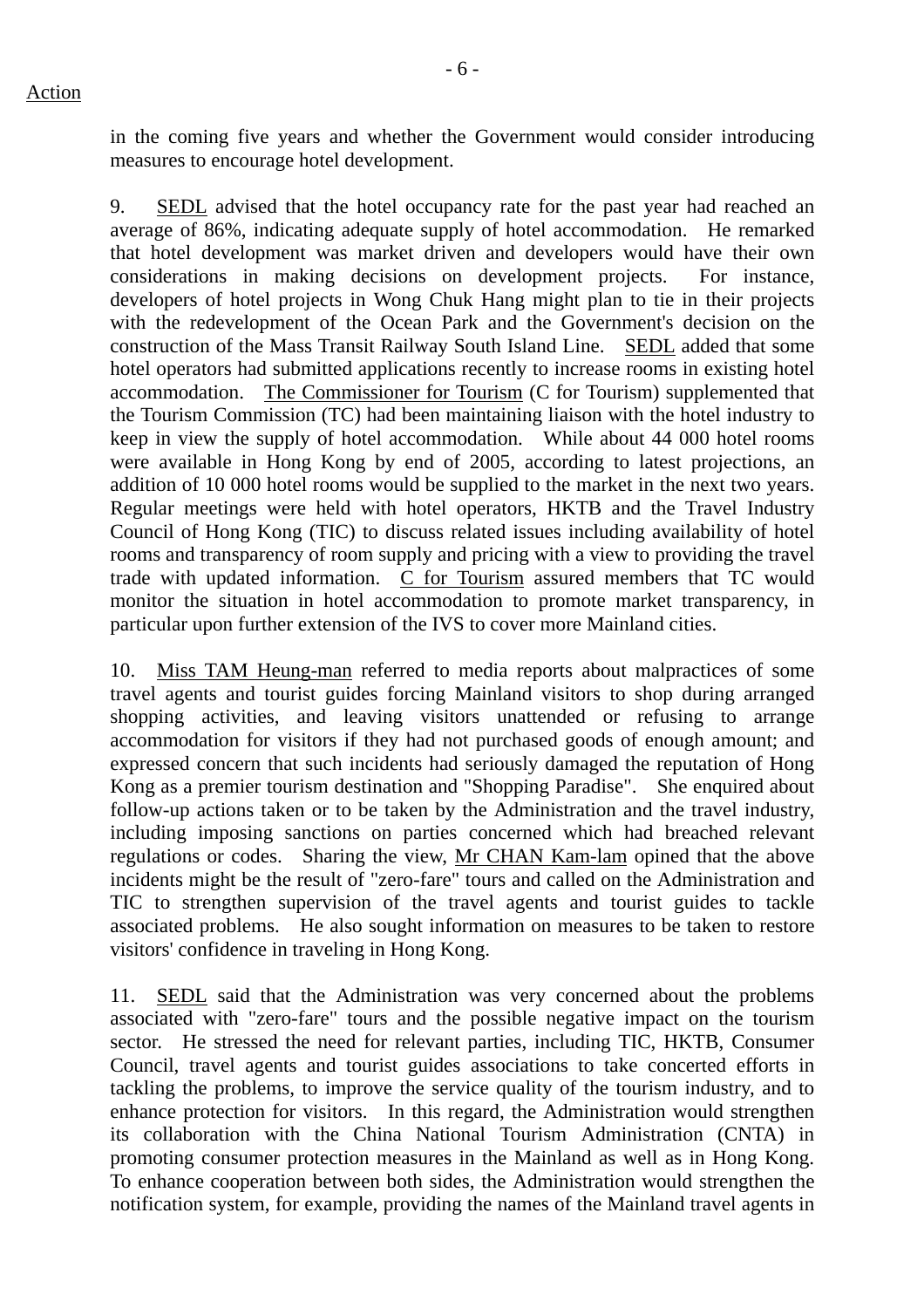question to the CNTA for follow-up. On the other hand, TIC was investigating into complaints relating to the travel agents/tourist guides involved in the above incidents. TIC would also enhance the transparency of tourist information to ensure that Mainland visitors were informed of the itineraries and shopping schedules as early as possible. Information on visitors' rights such as the "14-Day 100 Percent Refund Guarantee Scheme" and "Quality Tourism Services (QTS) Scheme" would also be widely publicized in the Mainland cities. Furthermore, the Administration and relevant parties would review the adequacy of the existing regulatory framework of TIC to identify areas for improvement. SEDL assured members that HKTB would step up efforts in promoting Hong Kong overseas as the preferred tourist destination, in encouraging honest and quality tourism and smart consumption in Hong Kong. HKTB would continue to organize mega events such as Winterfest to enrich visitors' shopping experience in Hong Kong.

12. While appreciating the successful implementation of the QTS Scheme, given that the shopping activities in "zero-fare" tours were arranged by travel agents or tourist guides, the Chairman was concerned that Mainland visitors might not be aware of the Scheme and their rights in shopping.

13. C for Tourism re-iterated that the Administration and the CNTA had been working together in enhancing Mainland visitors' awareness of QTS Scheme and their shopping choices and consumer rights. For example, upon CNTA's request, HKTB had sent some 300 000 pamphlets on smart consumption and QTS Scheme for distribution to potential visitors in Mainland cities. Moreover, HKTB had initiated a new programme to partner with travel agents in major Mainland cities in setting up premium counters to promote honest and quality tourism in Hong Kong. Upon successful implementation, the programme would be extended to other Mainland cities. HKTB had also cooperated with airlines and hotels to design special packages for IVS tourists for Mainland travel agents to model on in offering different varieties of packages for their consumers.

14. Mr Howard YOUNG agreed that the issue of "zero-fare" tours concerned different parties, including the travel trade, retail sector, and the consumer interest bodies, and asked how the Administration could strengthen cooperation among various stakeholders in tackling associated problems. Noting that some visitors had been advised to lodge complaints about malpractices of travel agents and shops they had encountered in traveling in Hong Kong to the media, Mr YOUNG questioned the appropriateness of such advice and considered it necessary for the Administration/HKTB to be more proactive in promoting the positive image of Hong Kong to counteract the negative impact done by the media reports.

15. SEDL clarified that complaint channels including names of responsible bodies and complaint hotlines were provided in pamphlets distributed to visitors at border control points. He advised that the primary responsibility of HKTB was to promote Hong Kong as a premier travel destination. Work in this area included reinforcing visitors' confidence in traveling and shopping in Hong Kong. C for Tourism re-iterated that TC had been maintaining close partnership with HKTB and TIC in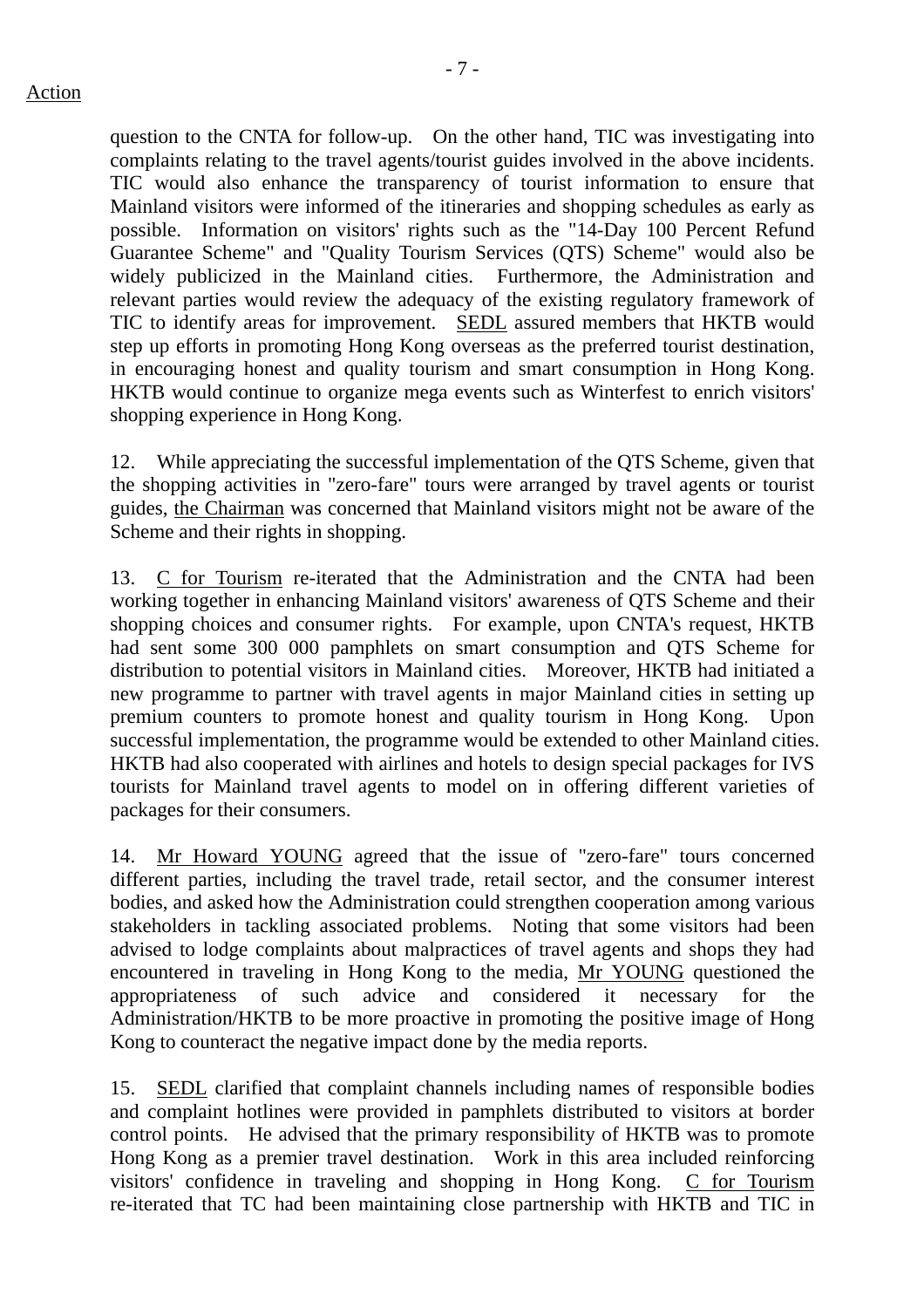promoting honest and quality tourism to Mainland visitors. Besides, the Consumer Council had also worked in collaboration with its Mainland counterparts to reinforce smart consumption and protect visitors' interest.

16. Pointing out that HKTB had been receiving huge government subventions, yet there had been much public concern about its performance, Miss TAM Heung-man expressed concern about the mechanisms put in place for monitoring the performance of HKTB and ensuring the cost-effectiveness in carrying out its functions.

17. The Permanent Secretary for Economic Development and Labour (Economic Development) (PS/ED) advised that HKTB had an established mechanism of financial monitoring and internal audit to ensure cost-effectiveness of its promotional activities. HKTB's work plan and budget, progress and effectiveness of marketing programmes, financial procedures and guidelines were all vetted and monitored by relevant Committees established under the Board, namely, the Audit Committee, the Staff and Finance Committee, the Marketing and Business Development Committee and the Product and Event Committee. Moreover, to track the effectiveness of the promotional programmes and activities, the HKTB had established four objectives Key Performance Indicators (KPIs), including visitor arrivals, length of stay, satisfaction level and spending of visitors. These four KPIs were being constantly tracked and monitored through different surveys to ensure that the marketing efforts achieved the desired results. PS/ED assured that the Government and the Board of the HKTB would continue to closely monitor resource deployment by HKTB to ensure compliance with established monitoring mechanisms and statutory requirements.

## *Port development and logistics*

18. On cross-boundary logistics co-operation, Mr CHAN Kam-lam noted that the Administration had continuous discussion with the Guangdong authorities on measures, including relaxation of regulatory and licensing requirements on cross-boundary container trucks, and improvement in the service level and efficiency of inland custom control points, with a view to raising trucking efficiency and reducing cross-boundary trucking cost. He enquired about the results of these measures, in particular, the improvement in trucking efficiency and the extent in cost reduction in cross-boundary trucking. In this connection, Mr CHAN pointed out that the positive results of these measures would help enhance Hong Kong's competitiveness and strengthen its position as a regional logistics hub.

19. The Deputy Secretary for Economic Development and Labour (Economic Development) 3 (DS/ED3) advised that according to the findings of the "Study on Hong Kong Port-Master Plan 2020", it cost about US\$300 more for a container from Dongguan to the United States (US) to be routed through Hong Kong than through Shenzhen, mainly due to higher road haulage costs and the terminal handling charges in Hong Kong. To enhance cross-boundary trucking, in collaboration with the Guangdong authorities, the "four-up-four-down" and "one-truck-one-driver" rules were relaxed since 2005, thereby increasing the flexibility of the cross-boundary trucking industry in the deployment of equipment and drivers. The Administration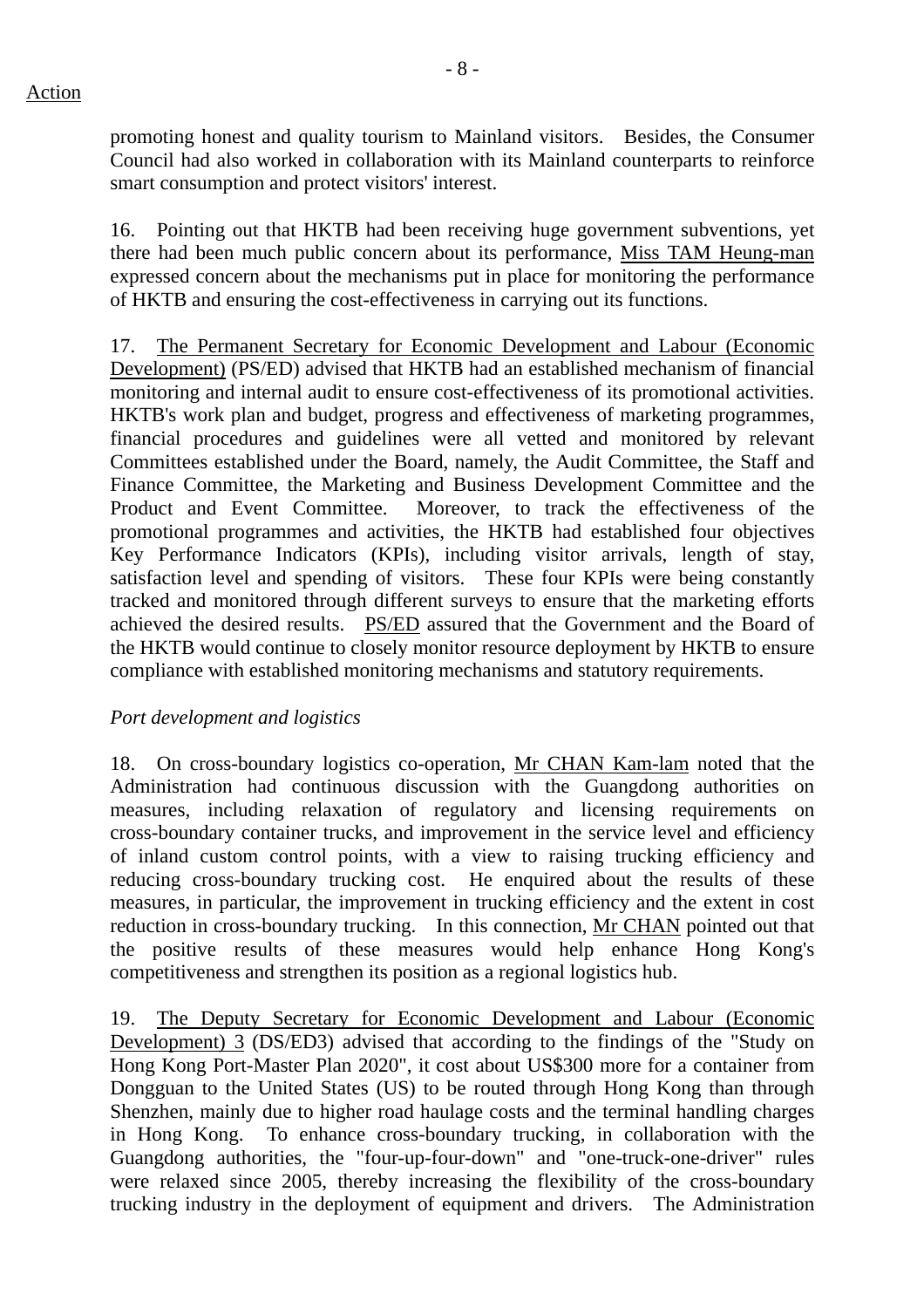would continue the discussion with the Guangdong authorities to lower the licence fee paid by Hong Kong/Guangdong joint-venture cross-boundary trucking companies. Apart from enhancing cross-boundary trucking, DS/ED3 said that harnessing information technology (IT) was also essential to achieve modern logistics services and seamless supply chain management. The development of the Digital Trade and Transportation Network (DTTN) was a case in point. The DTTN, launched in December 2005, provided an open, neutral and secure e-platform to facilitate information flow along the supply chain in an efficient and reliable manner. DTTN could reduce paper work, minimize human errors in the process and thus save time. It could also help promote the adoption of IT, in particular, by the small and medium-sized enterprises (SMEs), and encourage the logistics industry to improve on the provision of high quality, high reliability and more efficient services, thereby enhancing their competitiveness in the market. To cultivate manpower resources for meeting the needs of modern logistics development, the Government would continue to collaborate with training institutions such as the Hong Kong Productivity Council in the provision of e-logistics training programmes to industry players, especially those working in SMEs. On exploring new cargo sources, DS/ED3 advised that due to cost consideration, the cargo source had been extending from the eastern to the western side of the Pearl River Delta (PRD) region in recent years. Pending full development in the supporting road networks, river trade transport would remain the key transport mode for cargoes from the western PRD. This was expected to bring new opportunities to the Hong Kong port. All in all, DS/ED3 said that the Focus Group on Maritime, Logistics and Infrastructures established under the Economic Summit on "China's 11<sup>th</sup> Five-Year Plan and the Development of Hong Kong" would carry out more comprehensive and in-depth discussion on the basis of initial findings with a view to formulating concrete measures to enhance the competitiveness of Hong Kong port and logistics industry.

20. In response to Mr SIN Chung-kai's enquiry about the progress of the proposal to establish a Lantau Logistics Park (LLP) initiated by the Lantau Development Task Force chaired by the Financial Secretary, DS/ED3 advised that as an on-going initiative, the Administration would continue with the feasibility study on the LLP project at Siu Ho Wan, which was expected to be completed by end 2006 or early 2007. She added that the logistics industry had been consulted on the project at an earlier stage and had indicated support for the proposed site in view of its proximity to the proposed sites for the future Container Terminal 10 (CT 10) and Hong Kong-Zhuhai-Macao Bridge (HZMB). The Administration was aware of the logistics industry's view that the construction of LLP should co-ordinate with the development of CT 10 and HZMB. However, decisions on the location and timing for the latter two projects were yet to be made.

21. Mr SIN Chung-kai expressed concern that the development of LLP would not be taken forward until after a decision on the construction of HZMB was made and asked when the Administration would decide on the development of CT 10.

22. In response, SEDL re-iterated the logistics industry's view on the need for the LLP to situate at a strategic location with intermodal linkages and have convenient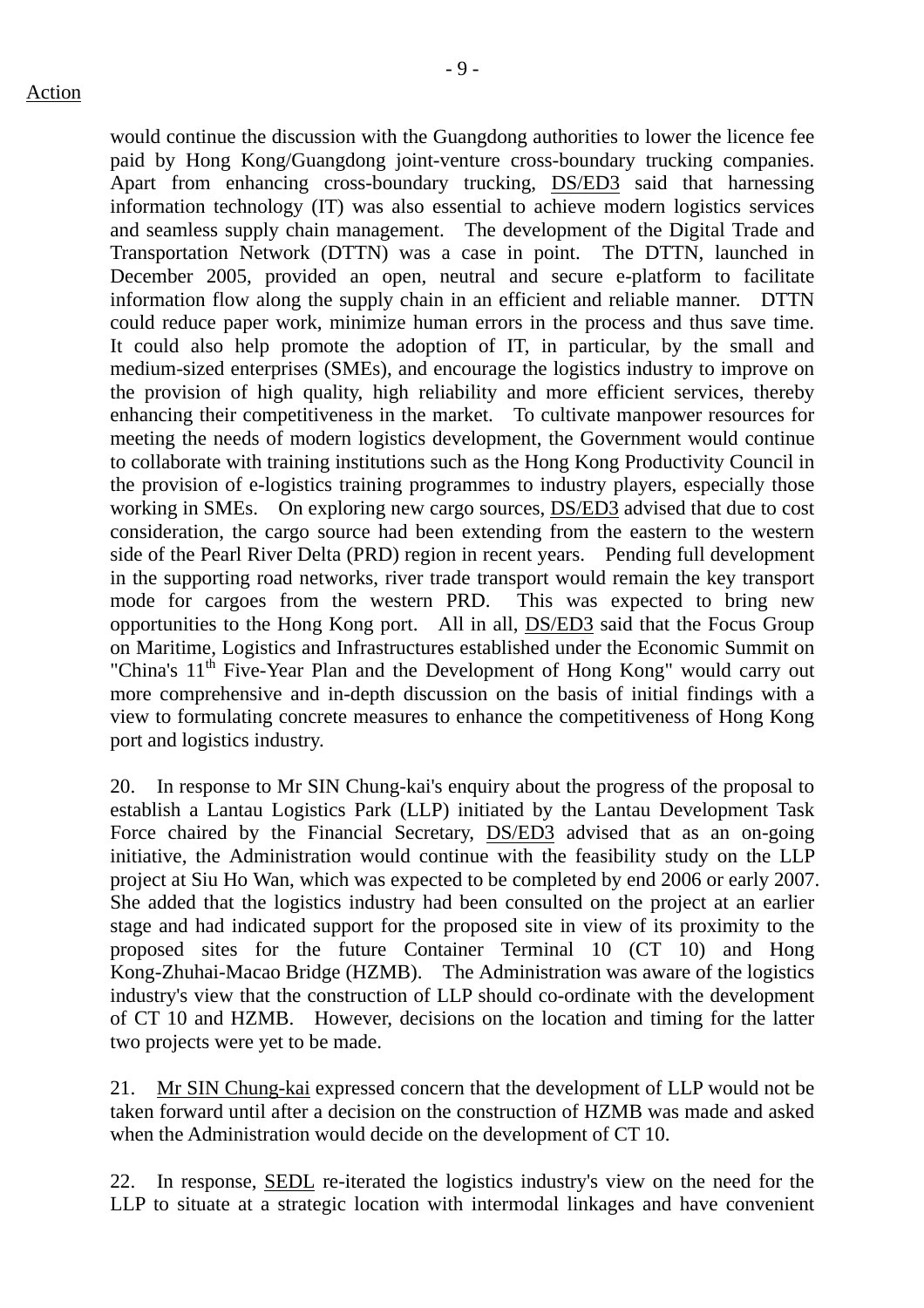transport connections. The Administration would consider the way forward for the project in the light of the findings of the feasibility study. It might also consult the industry on the mode of development for the logistics park through, for example, an "expression of interests" exercise in due course. As regards CT 10, SEDL said that the Administration would continue with the Port Cargo Forecast Study to work out the optimal timing for the construction of CT 10, and the Ecology Study on Northwest Lantau to assess the impacts of the project on the local environment. A decision on the project would be made after completion of the studies.

23. Ms Miriam LAU declared that she was a member of the Hong Kong Logistics Council (LOGSCOUNCIL). While expressing support for the series of measures implemented by the Administration to enhance the attractiveness and competitiveness of Hong Kong port, Ms LAU pointed out that the measures had failed to address concerns, such as the relatively high cross-boundary trucking cost and high cargo handling charges in Hong Kong. As a result, Hong Kong was losing out in the competition with ports in PRD. To enhance the competitiveness of Hong Kong port, Ms LAU highlighted the importance for Hong Kong to develop high value-added logistics services, such as labeling and packaging, light assembling between pickup and delivery, cargo tracking and tracing, IT and inventory management support, etc. However, the development of value-added logistics services would require suitable land. Ms LAU pointed out that the LLP was proposed in 2000 as a response to the report by consultant McClier to address the acute demand for logistics facilities near the Hong Kong International Airport (HKIA). While the LOSCOUNCIL was tasked to promote the development of logistics in Hong Kong and coordinate related projects, it had no jurisdiction over the allocation of land. As such, Ms LAU urged the Administration to provide suitable back-up land for the development of the logistics industry in Hong Kong.

24. Acknowledging the need to provide back-up land for the development of logistics facilities before the commissioning of the LLP, SEDL and DS/ED3 advised that the Administration had invited tenders on three pieces of land covering a total of 15 hectares in Tsing Yi South, Tai Po and Tuen Mun for use by the logistics industry through short-term tenancy with tenures ranged from two to seven years. In addition, two pieces of land near Kwai Tsing Container Terminals with a total size of 18 hectares had been identified for development of logistics facilities on a long-term basis. The relevant departments were undertaking traffic and environmental impact assessments on these sites.

25. Ms Miriam LAU re-iterated that it was imperative to provide suitable land for the development of logistics sector in Hong Kong in order to enhance Hong Kong's competitiveness. Sharing the view, SEDL remarked that the Administration recognized the importance to assist the logistics sector to capitalize on the opportunities arising from the rapid growth in the international logistics trade, and to further enhance the competitiveness of the logistics sector. He agreed that it was necessary to make available more back-up land to accommodate logistics facilities, thereby providing the logistics industry with a suitable operating environment and facilitating the integration of various logistics services. SEDL advised that the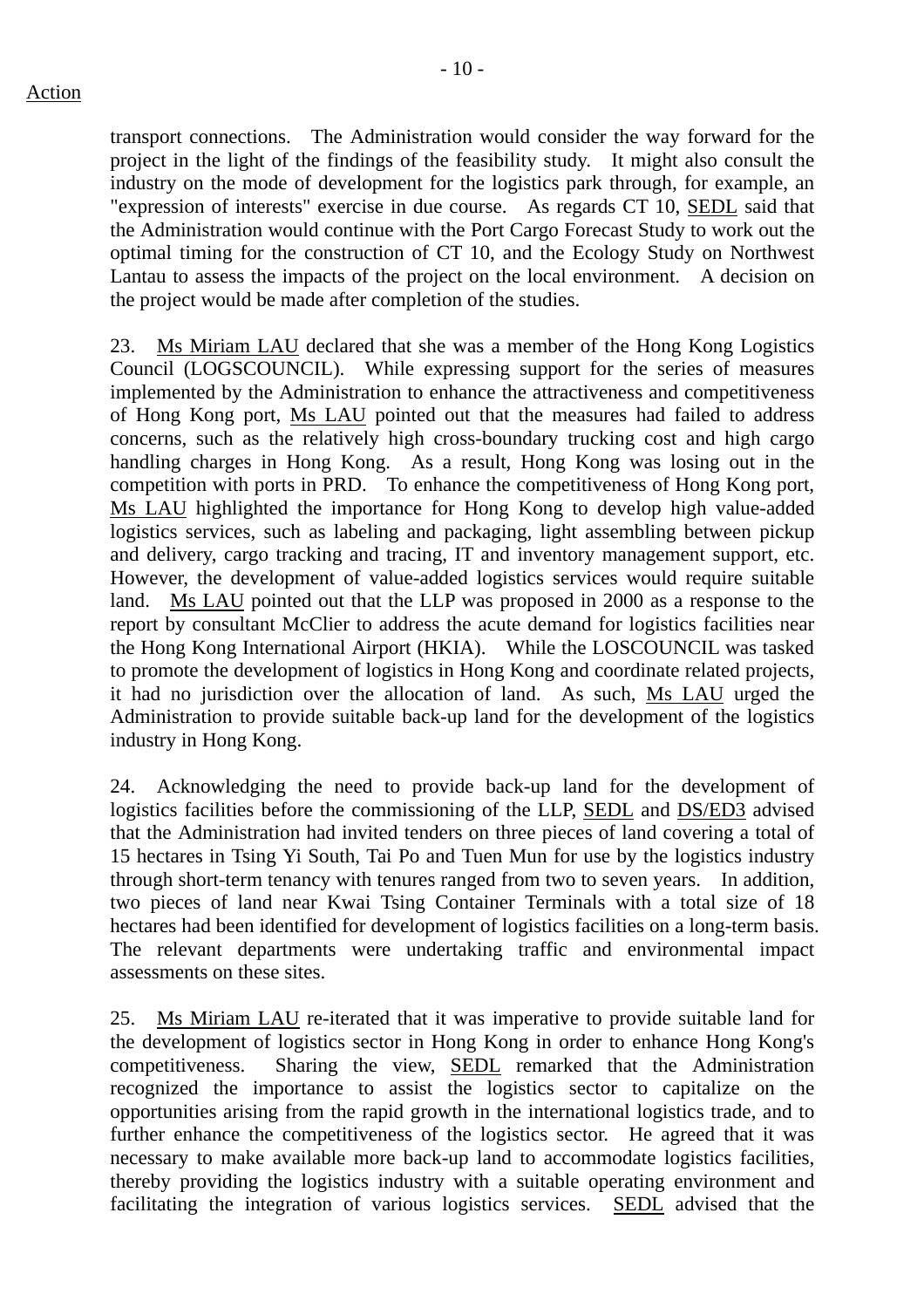Government would conduct review on land use plans on regular basis to meet the demand of the logistics sector.

#### *Aviation services*

26. Ms Miriam LAU noted that a "co-termination" arrangement would be launched at HKIA's SkyPier, allowing northbound cross-boundary ferries departing the Hong Kong-Macau Ferry Terminal (MFT) or the China Ferry Terminal (CFT) to pick up air-to-sea transit passengers at SkyPier during journeys to destinations in the PRD. Given that the Asia Expo and some major tourist attractions such as Ngong Ping 360 and Hong Kong Disneyland were located close to SkyPier, Ms LAU saw the business potential to allow SkyPier to operate cross-boundary ferry services to facilitate Mainland visitors doing business in the Asia Expo and/or visiting attractions on Lantau within the same day. The proposal would not only enhance the business viability of SkyPier, but also promote tourism on Lantau.

27. The Deputy Secretary for Economic Development and Labour (Economic Development) 1 explained that the Environment, Transport and Works Bureau was the leading bureau in coordinating development of sea transport and had explored the feasibility of expanding cross-boundary ferry services at SkyPier catering non-transit passengers. While recognizing the potential in developing such services at SkyPier, the Administration considered it more prudent to review the initiative taking into account growth in the passenger throughput of MFT and CFT, and having due regard to the availability of the necessary immigration and custom facilities. Nevertheless, the Administration would take note of the member's suggestion for consideration.

## **V Update on Ngong Ping 360**

| LC Paper No. $CB(1)121/06-07(03)$ | - Information paper provided by the |
|-----------------------------------|-------------------------------------|
|                                   | Administration                      |
| LC Paper No. $CB(1)121/06-07(04)$ | - Background brief on Ngong Ping    |
|                                   | 360 prepared by the Secretariat     |

## Presentation by Mass Transit Railway Corporation Limited and Skyrail-ITM

28. With the aid of power-point presentation, Ms Jeny YEUNG, General Manager – Marketing and Station Business of the MTR Corporation Limited (MTRCL) and Mr Ken CHAPMAN, Chairman of Skyrail-ITM (Hong Kong) Ltd (Skyrail) updated members on the progress of Ngong Ping (NP) 360. Ms YEUNG briefed members on the patronage of NP 360 since its opening on 18 September 2006, MTRCL's business monitoring system and safety management for the cable car system. She also gave a brief report on the crack found at Tung Chung Skyrail Terminal and the follow-up action taken. Mr CHAPMAN then briefed members on matters relating to the safety and reliability of the cable car system, maintenance for the system and technology and skills transfer from Skyrail's parent company and the manufacturer of the cableway,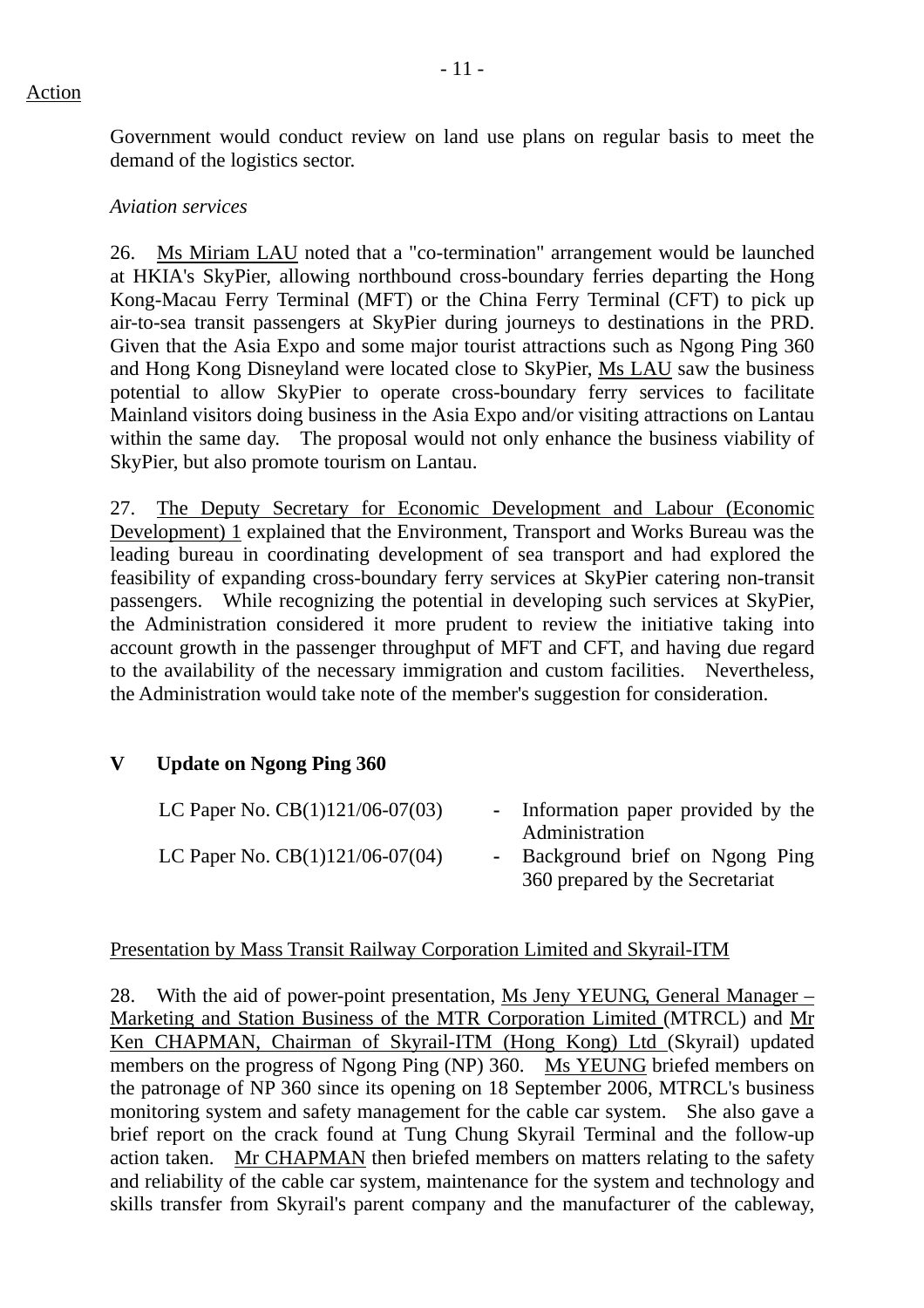training for cableway staff, operations and maintenance procedures and manuals put in place, and measures to be taken by Skyrail to further improve the operation of NP 360.

 (*Post-meeting note:* The power-point presentation material tabled at the meeting was subsequently issued to members on 24 October 2006 vide LC Paper No CB(1)149/06-07(01).)

### Discussion

### *Contingency arrangements*

29. Mr Howard YOUNG reflected the keen interest and high expectation of the travel trade on the long-term development of NP 360. Noting that the parent company of Skyrail had 11 years of experience in managing and operating a tourism and cableway facility in Cairns, Australia, Mr YOUNG asked whether Skyrail had adopted similar arrangements for handling contingencies in the event of suspension of service and informing the public for the cable car system in Cairns in operating.

30. Mr Ken CHAPMAN advised that Skyrail's parent company operated the cableways in both Sydney and Cairns and had acquired considerable experience in handling emergencies from the comprehensive contingency arrangements put in place for the cableways. Due to the difference in local culture, higher passenger flow and higher capacity per cabin of NP cable car system, the contingency procedures adopted for the system was slightly different from those in Australia. For example, in response to the higher interest and expectation of the public and media for information in Hong Kong, Skyrail had implemented a public notification mechanism and advice system to inform the public of different situations of NP 360 through various channels. In terms of operational and technical aspects of the contingency management, there were more similarities between the systems in Australia and Hong Kong. For example, cable car operators in both Australia and Hong Kong would work with the bus operators in providing bus services to facilitate evacuation of passengers in case of suspension of the cable car services. Nevertheless, Mr CHAPMAN assured that Skyrail would strive to adapt to the local situations and make continuous improvement with a view to ensuring the smooth operation of the new tourism infrastructure.

31. Noting that Skyrail and the New Lantao Bus Co Ltd (NLB) had jointly launched combo ticket packages, Mr Howard YOUNG was concerned whether there were arrangements allowing cable car passengers to use their tickets for bus service between Tung Chung and Ngong Ping in the event of suspension of the cable car service.

32. Mr Ken CHAPMAN advised that in the light of different situations, Skyrail would deploy staff to explain the situation to visitors on site and advise them of the options of taking bus to Ngong Ping/Tung Chung or waiting for the resumption of the cable car service. In case of protracted stoppage, Skyrail had made arrangement with NLB for the latter to provide bus services at Skyrail's cost to send passengers back to Tung Chung where visitors could claim refund for the unused portion of their ticket prices. Mr CHAPMAN undertook to consider further measures with a view to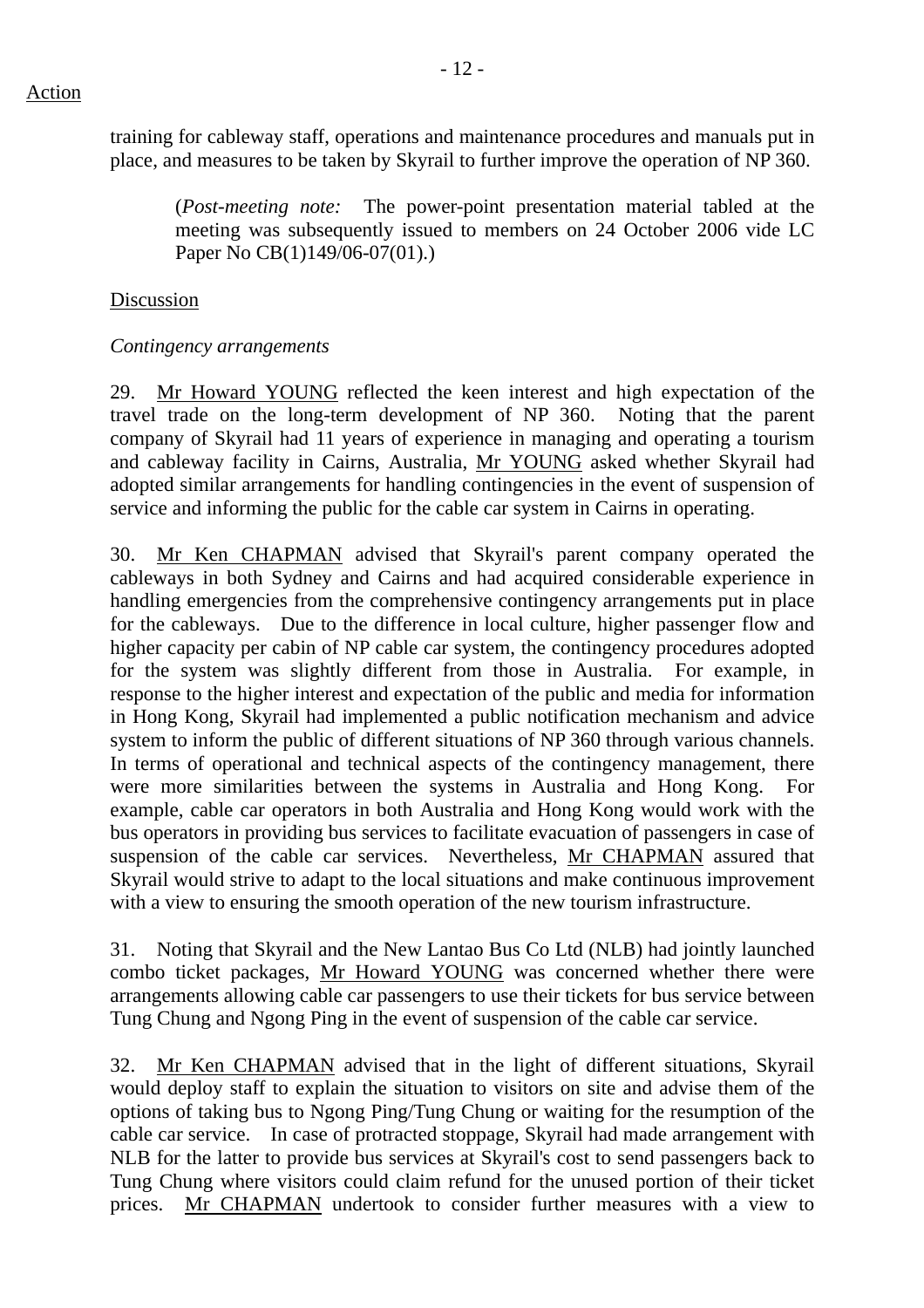improving reliability of the cable car service and minimizing inconvenience caused to passengers.

33. Miss TAM Heung-man urged Skyrail to maintain close dialogue with the Hong Kong Observatory (HKO) on the weather conditions so that it could notify the public as early as possible on the likely suspension of cable car service to minimize inconvenience caused to visitors. Mr Ken CHAPMAN appreciated the assistance of HKO in providing live on-line weather information to Skyrail. As weather conditions around the area in NP 360 were often unpredictable, Skyrail had endeavoured to gather as much information on inclement weather conditions as possible and inform the public on possible suspension of the cable car service via the public notification system. Mr CHAPMAN highlighted the effectiveness of the notification system, as evidenced by its smooth operation on the day before the meeting when NP 360 had a fully booked and busiest day. Ms Jeny YEUNG supplemented that Skyrail had enhanced the notification system to inform the public when the cable car service was expected to be delayed or suspended for 30 minutes or more, as opposed to the previous arrangement of an expected 60-minute or more suspension or delay.

34. Noting that in general, public transport in Hong Kong would make public announcements on delay in services within eight minutes after the stoppages, Ms Miriam LAU considered that Skyrail should inform the public about the suspension of the cable car service as soon as possible so that visitors on the way could decide whether to continue with their trip and those already at the terminals could decide whether to take alternative transport to Ngong Ping/Tung Chung. In this connection, Ms Jeny YEUNG clarified that since 18 October 2006, the public would be immediately notified through the electronic media when the cable car service was expected to be delayed or suspended for 30 minutes or more.

35. While appreciating that safety of the cable car system was important, Mr SIN Chung-kai said that people in Hong Kong would appreciate notification of delay or suspension of public services as early as possible. He remarked that visitors would wish to know at the first instance about delay in cable car service and the estimated length of service suspension, irrespective of the cause(s) involved. As such, Mr SIN called on Skyrail/MTRCL to consider making public announcements when the cable car service was expected to be delayed or suspended for 15 minutes or more.

36. PS/ED understood that Skyrail/MTRCL had struck a balance in implementing a 30-minute notification mechanism. Ms Jeny YEUNG cautioned about likely confusion to the public if frequent announcements were made on different situations of the cable car system. For instance, it would be annoying to visitors to learn at the  $8<sup>th</sup>$ minute that the cable car service had been suspended, and then 10 minutes later that the cableway started operating again. On balance, Skyrail had put in place the new 30-minute notification mechanism. Nevertheless, Skyrail would continue to closely monitor the operation of the notification mechanism and review the need for making further improvement.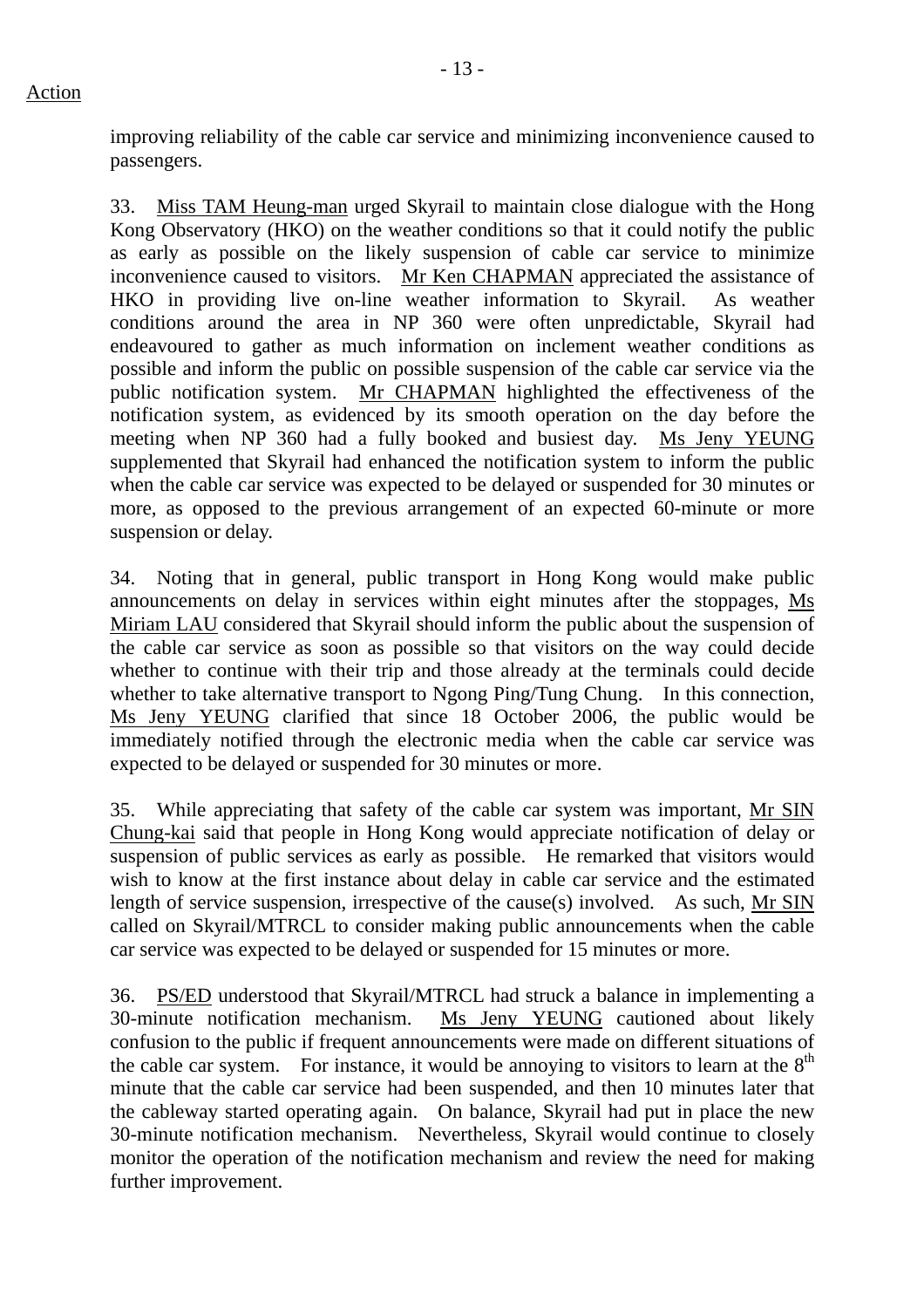- 14 -

37. Mr SIN Chung-kai disagreed that a 15-minute notification mechanism would lead to public confusion and said that visitors would appreciate timely information on the situations of the cable car system. He further considered that the proposed arrangement could tie in well with the news reporting slots of the radio broadcasts and thus provided timely information to visitors. In this connection, Mr SIN suggested that Skyrail/MTRCL should conduct customer surveys to gauge visitors' views on the appropriate notification mechanism to be adopted.

38. Noting the different weather conditions in Hong Kong and Australia, where Hong Kong experienced more monsoon wind and typhoons than Australia, Ms Miriam LAU enquired whether Skyrail had anticipated the factor of strong winds in the operation NP 360 and whether the frequency of suspension of service due to strong winds so far was within the original projection.

39. In response, Mr Ken CHAPMAN said that Australia also experienced monsoon wind and typhoons, and the operation of the cableway in Sydney was more affected by wind than that in Cairns. He explained that the wind pattern on Lantau Island was less affected by the weather conditions than the local topography, which was prone to small bursts of strong winds. The wind pattern could only be detected and assessed through experience over time. While it might be premature to draw conclusion at this stage, the number of service suspensions due to strong winds so far was broadly in line with Skyrail's original estimation.

40. The Chairman was concerned whether Skyrail would fine-tune the cable car system to suit the different weather conditions in Hong Kong. He opined that when Hong Kong entered into the winter when the weather became dry, it might be more beneficial to the operation of the cable car system. While agreeing with the observation of the Chairman, Mr Ken CHAPMAN pointed out that Hong Kong was entering into a season with most winds and this was expected to impact on the cable car operation.

# *Performance of NP 360*

41. Notwithstanding that Skyrail was backed up by the knowledge and skills transferred from its parent company which had 11 years of solid and successful experience in managing and operating cable car systems, Mr CHAN Kam-lam expressed grave concern that cable car service had been suspended for four times due to system and mechanical failure within the first month of its commissioning. He also pointed out that there was much room for Skyrail to improve its operation, contingency arrangements and notification mechanism for the cable car service, as evidenced by the fact that affected visitors, including SEDL in one occasion, had to queue up on the spot for hours without any information on the situation. Albeit enhancing the public notification mechanism, Mr CHAN urged that Skyrail should be more responsive to the needs of the public and visitors, and should improve its management to meet the needs of Hong Kong market and assure the public of the reliability of the system. As MTRCL assumed the overall responsibility in overseeing NP 360 project, Mr CHAN called on MTRCL to strengthen the monitoring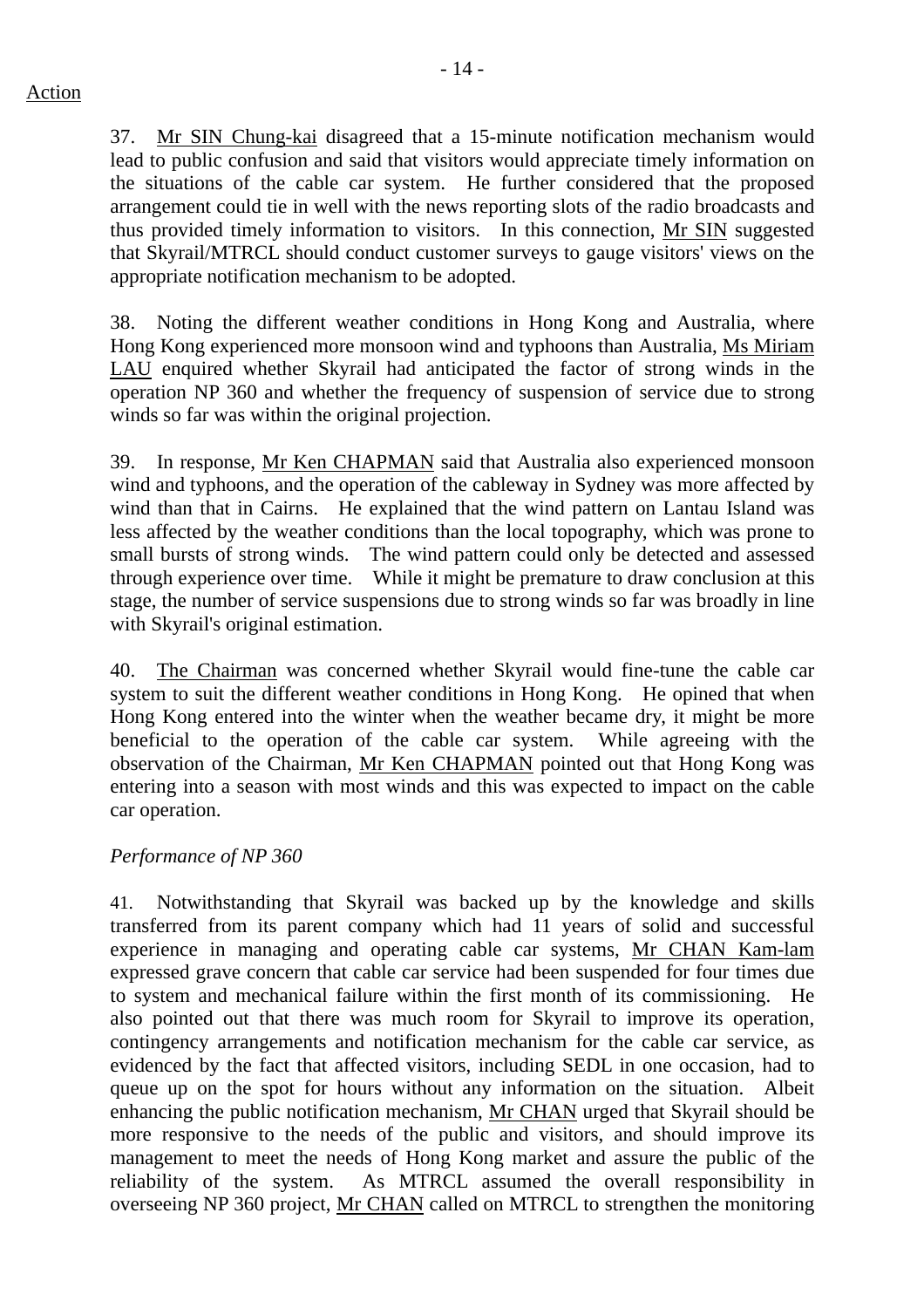of Skyrail's performance to ensure smooth operation of the new tourism infrastructure.

42. Given that NP 360 was a new tourism infrastructure still at its teething stage, Ms Jeny YEUNG highlighted the need to allow time for Skyrail to enhance the facilities and service of NP 360 in the light of the local circumstances. She stressed that both MTRCL and Skyrail were very committed to improving the reliability and safe operation of NP 360. Subsequent to each and every suspension incident, MTRCL would investigate into the causes, assess the feasibility of the improvement measures proposed by Skyrail and follow up on their implementation. As Skyrail accumulated more experience, it was believed that incidents of service suspension would reduce. Besides, MTRCL and Skyrail would continue to improve the public notification mechanism with a view to minimizing inconvenience caused to passengers.

43. Pointing out that the two power companies in Hong Kong had achieved a reliability of 99.999% in the supply of electricity, Mr CHAN Kam-lam considered that reliability indicator should be put in place for assessing the performance of NP 360 and enquired whether MTRCL would formulate reliability indicator and publish it for information of the public and the travel trade.

44. Ms Jeny YEUNG advised that Skyrail had devised Key Performance Indicators for operation and maintenance of NP 360, which covered a wide scope of areas including safety, maintenance, cableway reliability, finance, sales and marketing. Both MTRCL and Skyrail were very concerned about passengers' safety and would not take risk to resume operation under external pressure. Ms YEUNG added that despite some service disruption and delays, it was encouraging to note that the cableway had attained a high average reliability rate of 98% since its opening on 18 September 2006. Mr Ken CHAPMAN supplemented that as the cableway was a tourism attraction, it would be inappropriate to require the system to achieve the same high reliability standard as the MTR system, which was a public transport system. He hoped that the public would understand that it would be inevitable for a brand new system to have a few teething problems. Nonetheless, Skyrail was committed to resolving the problems with a view to improving reliability over time.

45. Given that Skyrail had suspended the cable car service for a number of times since its commissioning on 18 September 2006, Miss TAM Heung-man enquired about the number of complaints received and the follow-up actions taken. In response, Mr Ken CHAPMAN said that Skyrail had received very few complaints on its service. In fact, in terms of the length of the ride and passengers carried per hour, NP 360 was the biggest cableway system of its kind in the world. Moreover, its operation was subject to weather conditions.

46. While understanding that being a cableway operator for just a short history of 11 years, Skyrail might not have the relevant experience in handling stoppages and suspension of service, Ir Dr Raymond HO yet pointed out that management of cable car systems were relatively simple and that similar attractions were in place in many Mainland cities and their operation was smooth. As such, he considered that Skyrail should strive to attain a high reliability rate comparable to other public utilities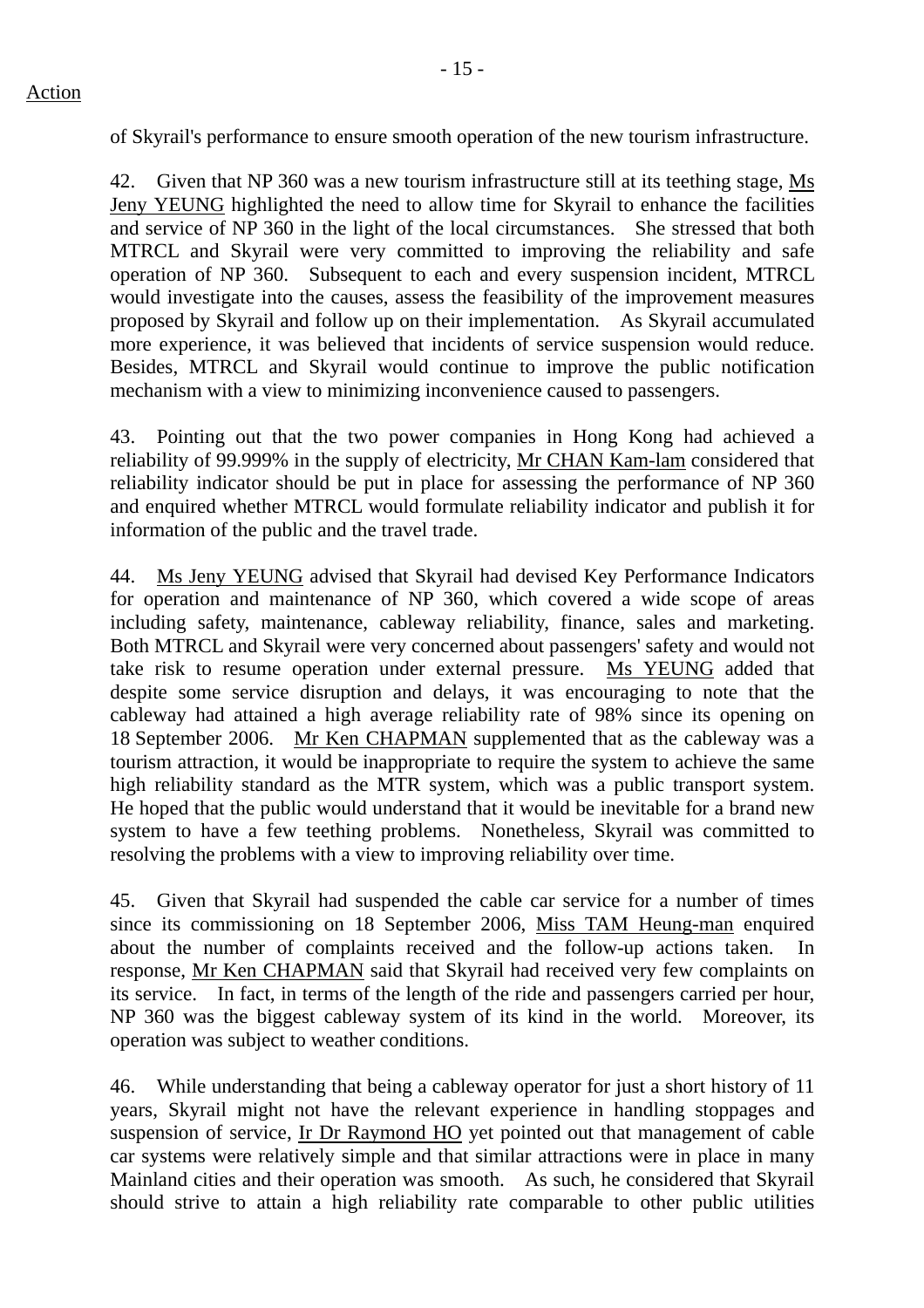services. Besides, there was much room for Skyrail to improve its attitude in addressing visitors' concern. It should step up efforts and take concrete actions promptly instead of just requesting more time and further room to undertake improvements. Ir Dr HO further sought information from MTRCL on ways in dealing with the poor performance of Skyrail, including whether it had issued warning letters to Skyrail and considered terminating Skyrail's contract. In this connection, the Chairman enquired about the specific areas, such as operation, maintenance or the notification mechanism, that warning or strong-worded advice had been given to Skyrail; and MTRCL's involvement in the operation and maintenance of the cable car system.

47. Ms Jeny YEUNG re-iterated that Skyrail had been urged to improve the reliability of cable car service without compromising passengers' safety. MTRCL understood that while incidents of suspension of cable car service were unexpected and could not be totally avoided, Skyrail could improve and streamline the contingency arrangements. MTRCL also noted Skyrail's efforts in improving the reliability of the cable car system and enhancing its public notification mechanism. She added that all along, MTRCL had given Skyrail verbal advice or emails on all specific areas where improvement was considered necessary. She assured members that Skyrail would continue to adjust in response to local culture and MTRCL would maintain close liaison with Skyrail and monitor its performance. Frequent work meetings between MTRCL and Skyrail were held to discuss and resolve matters of mutual concern. Until the cable car service could achieve a higher reliability rate, Skyrail would be given more leeway in the operation of NP 360. MTRCL considered that it was too early at this stage to consider the question of terminating Skyrail's contract. Mr Ken CHAPMAN indicated that the company would continue to work in partnership with MTRCL to the best interests of Hong Kong. In reply to Ir Dr Raymond HO's further enquiry, Ms YEUNG confirmed that MTRCL had requested Skyrail to improve its service in writing, which however was not regarded as warning letters.

48. Miss TAM Heung-man was concerned whether patronage to the cable car service and ticket income met the original targets and enquired about measures to be taken by Skyrail to further promote the cable car service. Ms Jeny YEUNG confirmed that patronage to NP 360 had met the targets. She stressed that at present, safety and smooth operation of NP 360 was the primary concern of Skyrail and MTRCL.

## *Crack on a crossbeam of the Tung Chung Skyrail Terminal*

49. Ir Dr Raymond HO noted from the power-point presentation (page 7 of LC Paper No. CB(1)149/06-07(01)) that the cracking on a crossbeam of the Tung Chung Skyrail Terminal was caused by an uneven loading distribution on the beam. Pointing out that all structures were meant to support uneven loading, Ir Dr HO expressed grave concern about the structural safety of the Terminal Building.

50. Assistant Director (New Buildings) (2) AD(NB) (2) said that after being informed about the crack on 20 September 2006, the Building Department (BD) had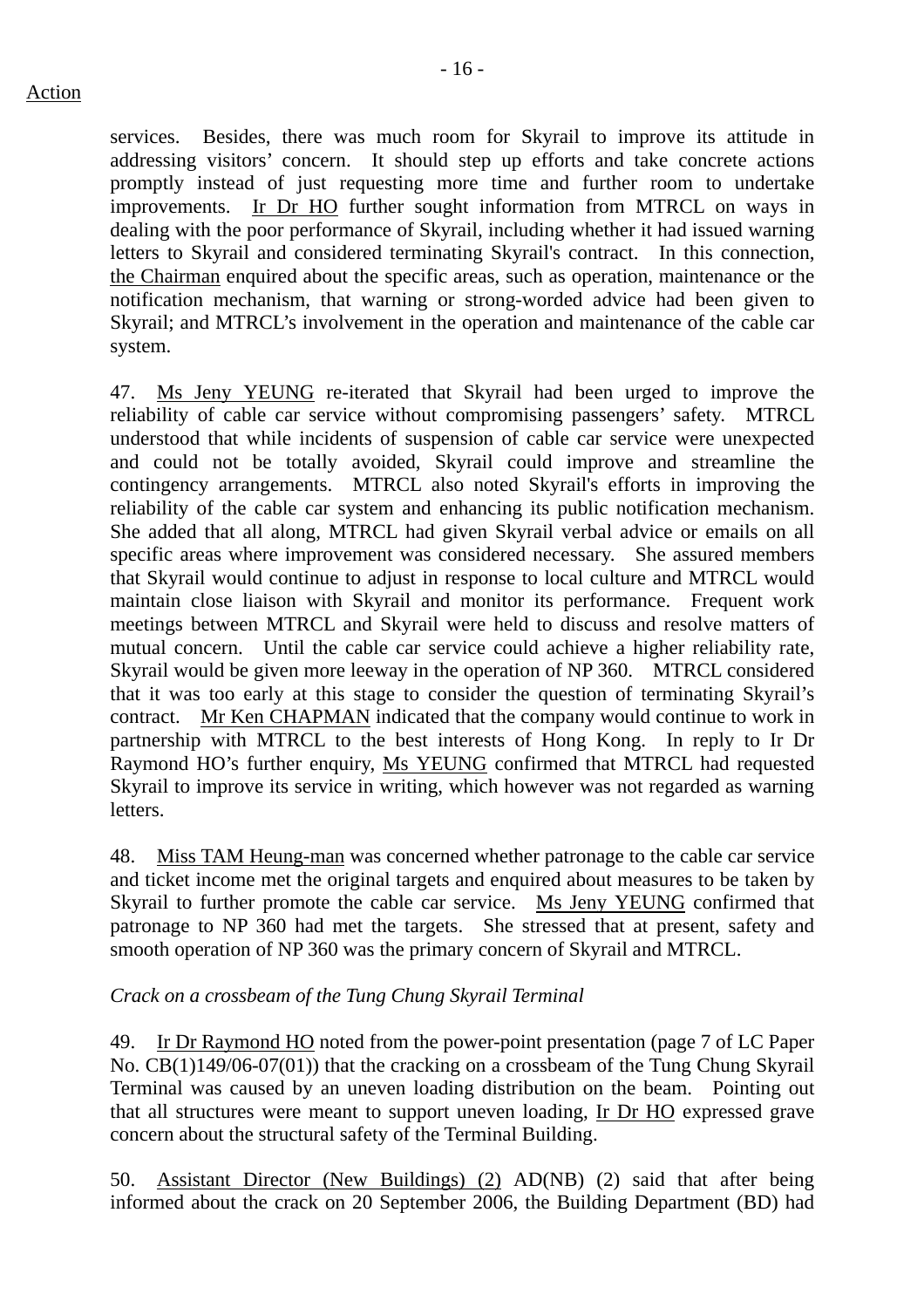carried out promptly a detailed inspection on the entire Tung Chung Skyrail Terminal Building on 21 September 2006 and noted that temporary supports had been erected under the crossbeam. The BD found no other cracks or structural damage. Therefore, the BD considered that the Terminal Building was structurally safe, and that the incident would not have any impact on the safety and operation of the cable car system. In reply to Ir Dr Raymond HO's further enquiry, AD(NB) (2) confirmed that according to BD's analysis, the crack would not have any impact on the structural safety of the Terminal Building even without putting in place the temporary supports to the crossbeam. Nevertheless, to enhance the long-term performance of the crossbeam, MTRCL had applied to the BD for installation of extra permanent supports. As regards the responsibility for the cracking problem, Mr Ken CHAPMAN explained that Skyrail did not design or construct the Terminal Building and it should not be held responsible for the cracks or any structural defects found.

## *Maintenance and staff training*

51. On staff training, while noting that there would be continuous technology and skills transfer from the manufacturer of the cableway to the operations and maintenance staff of Skyrail, the Chairman was concerned about the training provided to these staff and how they could gain hands-on experience in performing their duties.

52. Mr Ken CHAPMAN assured members that based on the training and the operations and maintenance manuals of the manufacturer, Skyrail had developed various sets of operations and maintenance manuals and work procedures for its staff to follow. Senior operations and maintenance staff of the manufacturer remained on site to assist with the operation and maintenance of the system, as well as training of personnel. All operational personnel of Skyrail had taken examination of the Electrical and Mechanical Services Department (EMSD) as a Cableway Operator, while the supervisors and managers had also been qualified by EMSD as Cableway Controllers. Skyrail would conduct refresher training for all operational staff within six months after opening. For maintenance staff, they had all obtained the EMSD's Certificate of Operating Competence – Operator. In addition, electrical maintenance staff members were Licensed Electrical Workers with at least five years of relevant experience.

53. The Chairman noted that commencement of the cable car service was delayed for about an hour on 15 October 2006 because Skyrail had not conducted trial run after maintenance in the previous night. He called on the Skyrail to fine-tune its operation and maintenance procedures to avoid recurrence of similar incidents.

54. Mr Ken CHAPMAN explained that the incident in question involved a routine maintenance task on spacing between cabins. Routine maintenance of this kind had been undertaken in other evenings and had not led to any problem. The problem appeared in the morning of 15 October 2006 was rather unexpected and had taken longer than originally envisaged to rectify. Skyrail had learnt from the experience and implemented a new procedure in conducting trial run after performing the same maintenance task.